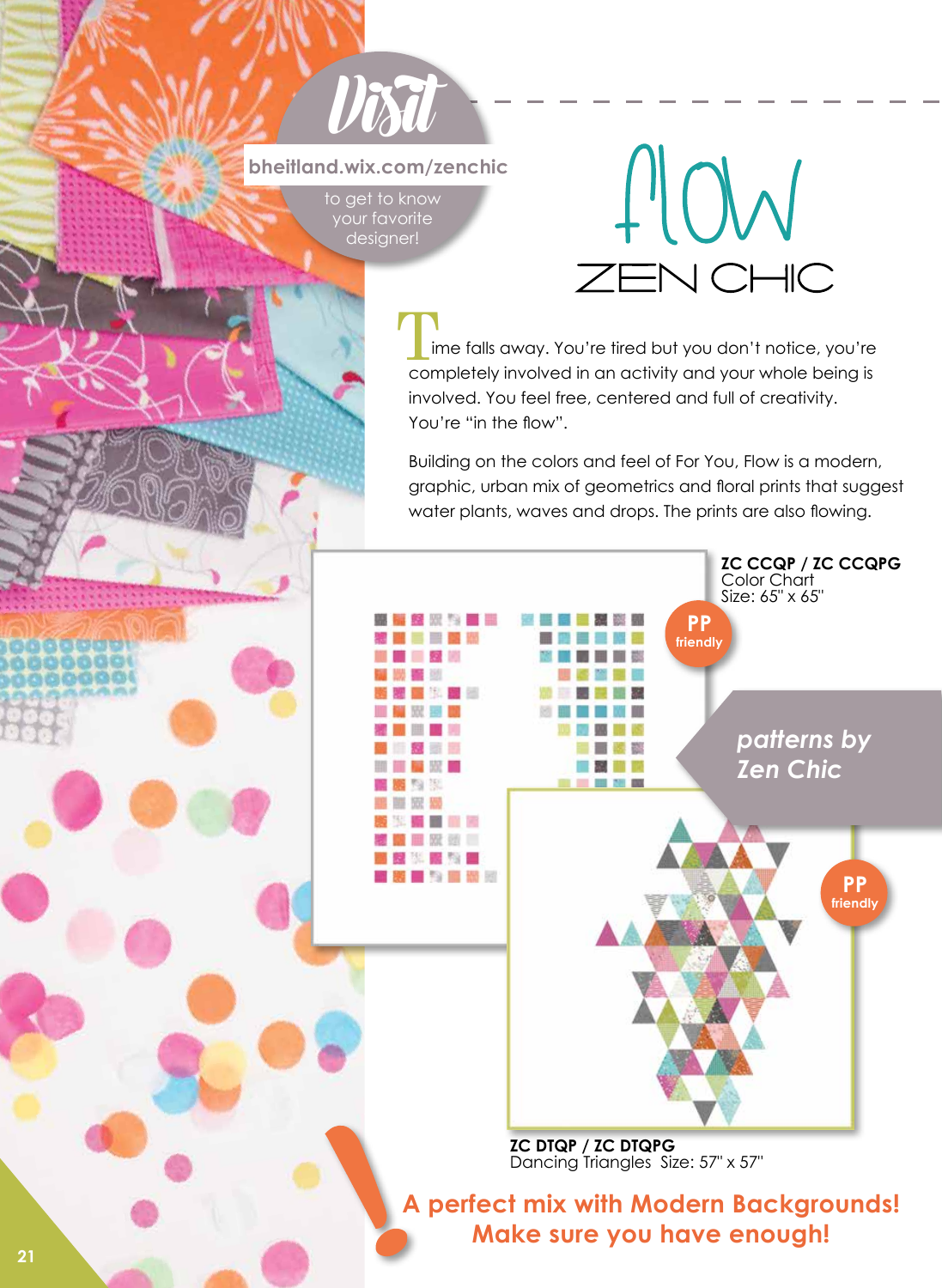









1594 14

1591 13\*

Fog

**Graphite** 





1590 14\*



1591 15\* **Graphite** 





1593 15

to Whatever commes nex

Fog

















### **ZC ELQP / ZC ELQPG**







1596 15

Fog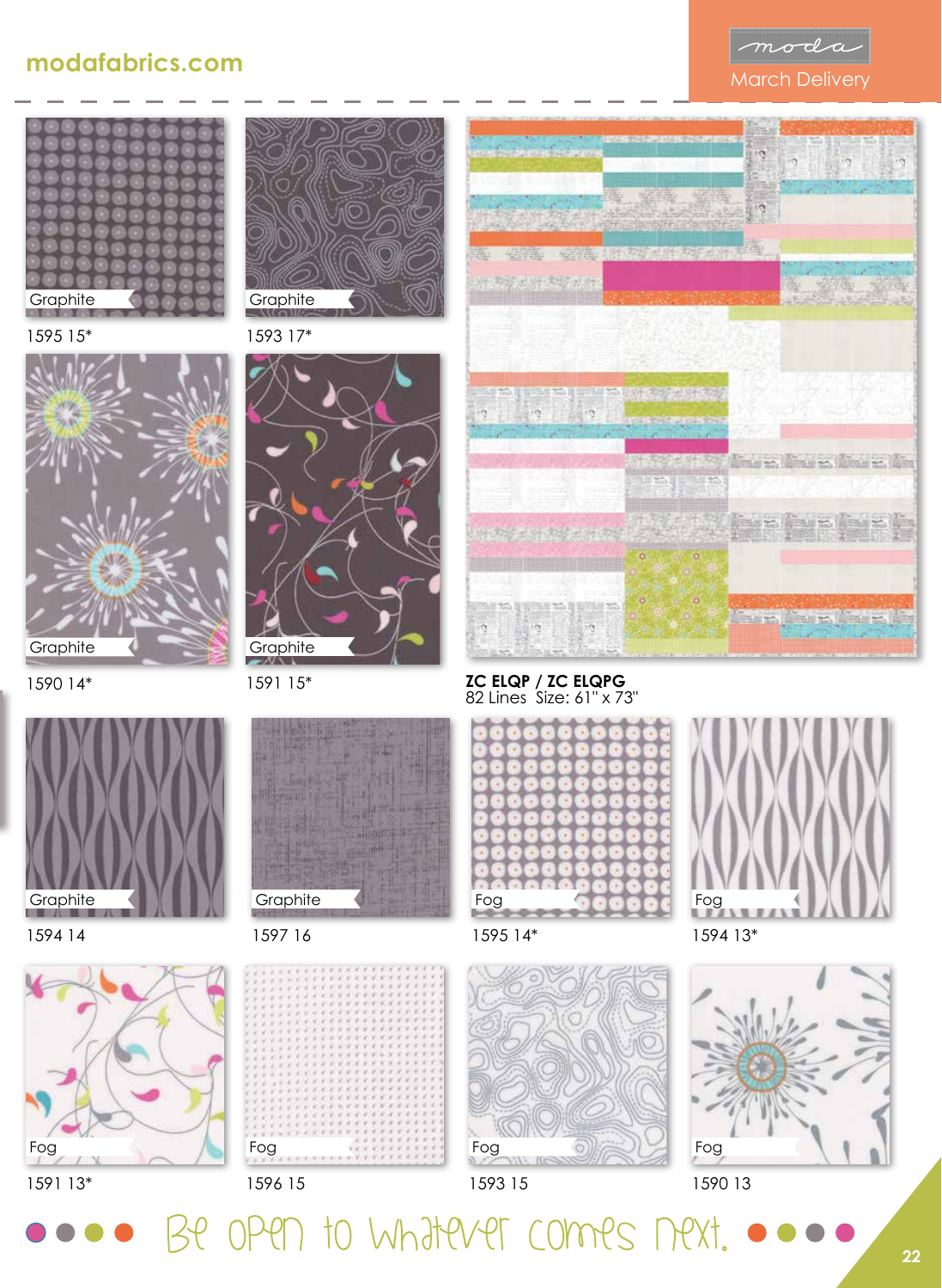

March Delivery









1593 20

1594 16\*

Teal

1592 16\*

1595 17

Teal



1596 18\*

1590 15



1592 13



1596 14\*

1597 17

Teal







Raspberry

1597 14





1591 12



1595 12\*



Light Raspberry

1596 12

 $\bigcap_{i=1}^{N_{\text{OU}}}$  $\mathcal{P}$ B  $\bigcirc$ 

**23**